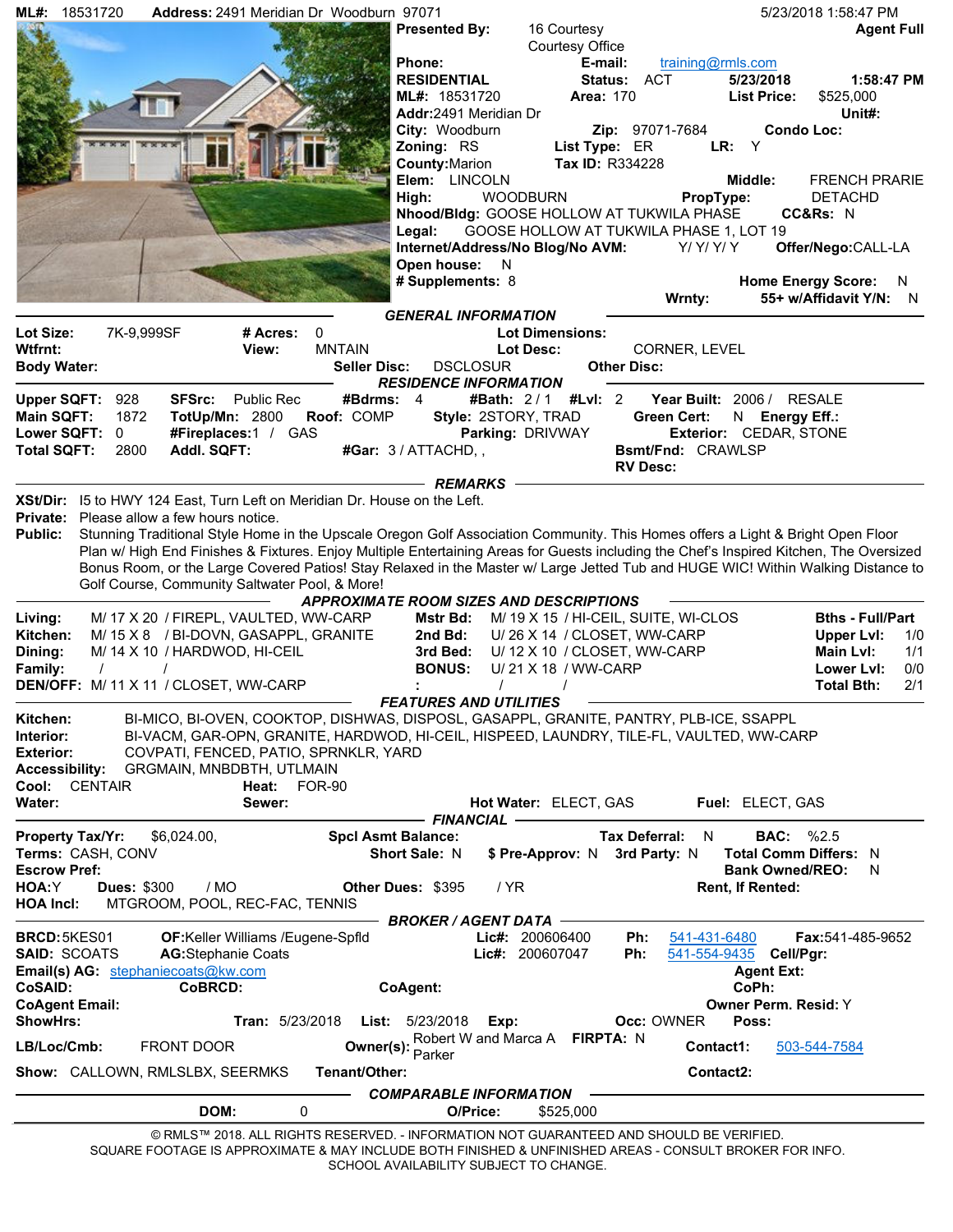| 18531720<br>ML#:                                                                             | Address: 2491 Meridian Dr Woodburn 97071                                |                                  | <b>ADDITIONAL STRUCTURE(S) SUPPLEMENT</b>              |                            |                                          |                                 | 5/23/2018 1:58:47 PM |
|----------------------------------------------------------------------------------------------|-------------------------------------------------------------------------|----------------------------------|--------------------------------------------------------|----------------------------|------------------------------------------|---------------------------------|----------------------|
| # Structures:                                                                                | # Stalls:                                                               |                                  |                                                        |                            |                                          |                                 |                      |
| <b>Dimensions:</b><br>Type:                                                                  |                                                                         | SQFT:<br>2800                    | # Bdrm:                                                | # Bath:                    | <b>Yr Built:</b><br>2006                 | <b>Construction:</b>            | Roof:                |
| <b>Features:</b>                                                                             |                                                                         |                                  |                                                        |                            |                                          |                                 |                      |
| Garage - Dim:<br>X<br>Conditional Use Permit Required for 2nd Residence: N<br><b>Public:</b> | SQFT:                                                                   | <b>Lyl:</b> 1000007131           | # Att:                                                 |                            | # Det:                                   | <b>RV-Park Dim:</b>             |                      |
|                                                                                              |                                                                         |                                  | <b>AMENITIES SUPPLEMENT</b>                            |                            |                                          |                                 |                      |
| <b>Approximate Distance From:</b>                                                            |                                                                         |                                  |                                                        |                            | <b>Additional Rooms:</b>                 |                                 |                      |
| <b>Public Rail Stop:</b><br><b>Bus Stop:</b>                                                 | <b>Waterfront:</b><br>Ocean Beach:                                      |                                  | Shopping:<br><b>Public Park:</b>                       |                            |                                          |                                 |                      |
| <b>School Bus Stop:</b>                                                                      | <b>Beach Access:</b>                                                    |                                  | <b>Walk Score:</b>                                     |                            |                                          |                                 |                      |
| <b>Bike Path:</b>                                                                            | <b>Multi Use Path:</b>                                                  |                                  |                                                        |                            |                                          |                                 |                      |
| <b>Public Horse Trail:</b>                                                                   | Dir. Home:                                                              |                                  |                                                        |                            |                                          |                                 |                      |
| <b>Neighborhood Features:</b>                                                                |                                                                         |                                  |                                                        |                            |                                          |                                 |                      |
| <b>Home Warranty - Company:</b>                                                              |                                                                         |                                  | Price:                                                 |                            |                                          |                                 |                      |
| <b>Easement Information:</b>                                                                 |                                                                         |                                  |                                                        |                            |                                          |                                 |                      |
| <b>Add.SQFT Desc:</b><br><b>Public Room:</b>                                                 |                                                                         |                                  | <b>Percent Ownership:</b>                              |                            |                                          |                                 |                      |
| <b>Public:</b>                                                                               |                                                                         |                                  |                                                        |                            |                                          |                                 |                      |
| <b>Exclusions:</b>                                                                           |                                                                         |                                  |                                                        |                            |                                          |                                 |                      |
|                                                                                              |                                                                         |                                  | <b>CONDO SUPPLEMENT</b>                                |                            |                                          |                                 |                      |
| <b>Condo Conversion:</b>                                                                     | <b>Upper Condo Level:</b>                                               |                                  |                                                        |                            |                                          | Deck/Balcony Available:         |                      |
| # Units in complex:                                                                          | <b>Total Levels in Building:</b>                                        |                                  |                                                        |                            |                                          | <b>Deck/Balcony SQFT:</b>       |                      |
| <b>Elevator Acess:</b>                                                                       |                                                                         | <b>Washer/Dryer Description:</b> |                                                        |                            | <b>Deck/Balcony Dim.:</b>                |                                 |                      |
| <b>Storage Available:</b><br>Storage Unit #/ID:                                              | Fir Plan/Unit Type:<br>1st Parking Space #/ID:                          |                                  |                                                        |                            | Yard:                                    | <b>1st Deeded Parking Tax:</b>  |                      |
| <b>Tandem Parking:</b>                                                                       |                                                                         |                                  |                                                        |                            |                                          | 2nd Deeded Parking Tax:         |                      |
| <b>Deeded Storage Tax:</b>                                                                   | 2nd Parking Space #/ID:<br><b>Garage Type:</b><br><b>Concierge Y/N:</b> |                                  |                                                        |                            |                                          |                                 |                      |
| <b>Condo Pet Policies:</b>                                                                   |                                                                         |                                  |                                                        |                            |                                          |                                 |                      |
| <b>Rent Cap:</b>                                                                             |                                                                         |                                  |                                                        |                            |                                          |                                 |                      |
| <b>Condo Association Name:</b>                                                               |                                                                         |                                  |                                                        | Go to Site                 |                                          | <b>Pending HOA Litigation:</b>  |                      |
| <b>Condo Association Contact:</b>                                                            |                                                                         |                                  |                                                        |                            |                                          | <b>Condo Association Phone:</b> |                      |
| Public:                                                                                      |                                                                         |                                  |                                                        |                            |                                          |                                 |                      |
|                                                                                              |                                                                         |                                  | <b>GREEN / ENERGY SUPPLEMENT</b>                       |                            |                                          |                                 |                      |
| <b>Green Verification</b><br>Type 1:                                                         | <b>Obtained</b>                                                         | Rating                           | Year                                                   |                            | Version                                  | <b>Score</b><br><b>Date</b>     |                      |
| Type $2:$<br><b>Reach Code: N</b><br><b>Energy Eff:</b>                                      | <b>Solar Panel:</b>                                                     |                                  |                                                        |                            |                                          |                                 |                      |
| <b>Public:</b>                                                                               |                                                                         |                                  |                                                        |                            |                                          |                                 |                      |
|                                                                                              |                                                                         |                                  | <b>FARM AND RANCHES SUPPLEMENT</b>                     |                            |                                          |                                 |                      |
| Add Parcels: N /<br>Current Irrig. Wtr Rights: N /                                           | Habitable:                                                              |                                  | #Stalls:                                               |                            | Type:                                    | <b>Distance to School Bus:</b>  |                      |
| Irrig. Sys/Source:                                                                           |                                                                         |                                  | Distance to BLM:                                       |                            |                                          | <b>Distance from Shopping:</b>  |                      |
| <b>Add Dwelling:</b>                                                                         | <b>Personal Prop:</b>                                                   |                                  | <b>Fixtures Excluded:</b>                              |                            |                                          | <b>Crops Included:</b>          |                      |
| Electric on Prop: N /                                                                        | <b>Approx Dist Elect:</b>                                               |                                  |                                                        |                            |                                          | <b>Certified Organic:</b>       |                      |
| <b>Grazing Permits - BLM:</b>                                                                | /AUM:                                                                   |                                  | <b>Forest Service:</b>                                 | /AUM:                      |                                          | Private:<br>/AUM:               |                      |
| <b>Approx # Acres -</b><br><b>Cultivated:</b>                                                |                                                                         | Pasture:                         |                                                        |                            | Range:                                   | Wooded:                         |                      |
| Nursery:<br><b>Currently Usable:</b>                                                         |                                                                         | Orchard:                         |                                                        |                            | Vineyard:<br><b>FCS Shares Included:</b> |                                 |                      |
| <b>Documents Avail:</b>                                                                      |                                                                         |                                  |                                                        | Fencing:                   |                                          |                                 |                      |
| <b>Public:</b>                                                                               |                                                                         |                                  |                                                        |                            |                                          |                                 |                      |
|                                                                                              |                                                                         |                                  | <b>FLOATING HOME SUPPLEMENT</b>                        |                            |                                          |                                 |                      |
| <b>Moorage Name:</b>                                                                         |                                                                         |                                  |                                                        | <b>Moorage Phone:</b>      |                                          |                                 |                      |
| <b>Moorage Address:</b>                                                                      |                                                                         |                                  |                                                        |                            |                                          |                                 |                      |
| VIN/Title#:<br>Slip Only:                                                                    | Slip Included:                                                          |                                  | <b>Personal Property Tax ID:</b><br><b>Slip Owned:</b> |                            |                                          | Slip#:                          |                      |
| <b>Slip Rent Paid:</b>                                                                       | Slip Rent Paid Freq.:                                                   |                                  |                                                        | <b>Slip Dues:</b>          |                                          | <b>Slip Dues Freq.:</b>         |                      |
| <b>Slip Length:</b>                                                                          | Slip Width:                                                             |                                  | <b>Slip Desc:</b>                                      |                            |                                          |                                 |                      |
| <b>Slip Location in Moorage:</b>                                                             |                                                                         |                                  |                                                        | <b>Distance from Ramp:</b> |                                          |                                 |                      |
| <b>Boat Dock:</b>                                                                            | <b>Boat Dock Desc:</b>                                                  |                                  |                                                        |                            | <b>Size of Boat:</b>                     |                                 |                      |
| <b>Size of Boat Slip:</b>                                                                    | <b>Pets Allowed:</b>                                                    |                                  |                                                        |                            |                                          |                                 |                      |
| <b>Floatation:</b>                                                                           |                                                                         |                                  | <b>Short Term Rental Allowed:</b>                      |                            |                                          | <b>Rental Allowed:</b>          |                      |
| <b>Accessible Utilities:</b><br><b>Public:</b>                                               |                                                                         |                                  |                                                        |                            |                                          |                                 |                      |
|                                                                                              |                                                                         |                                  |                                                        |                            |                                          |                                 |                      |